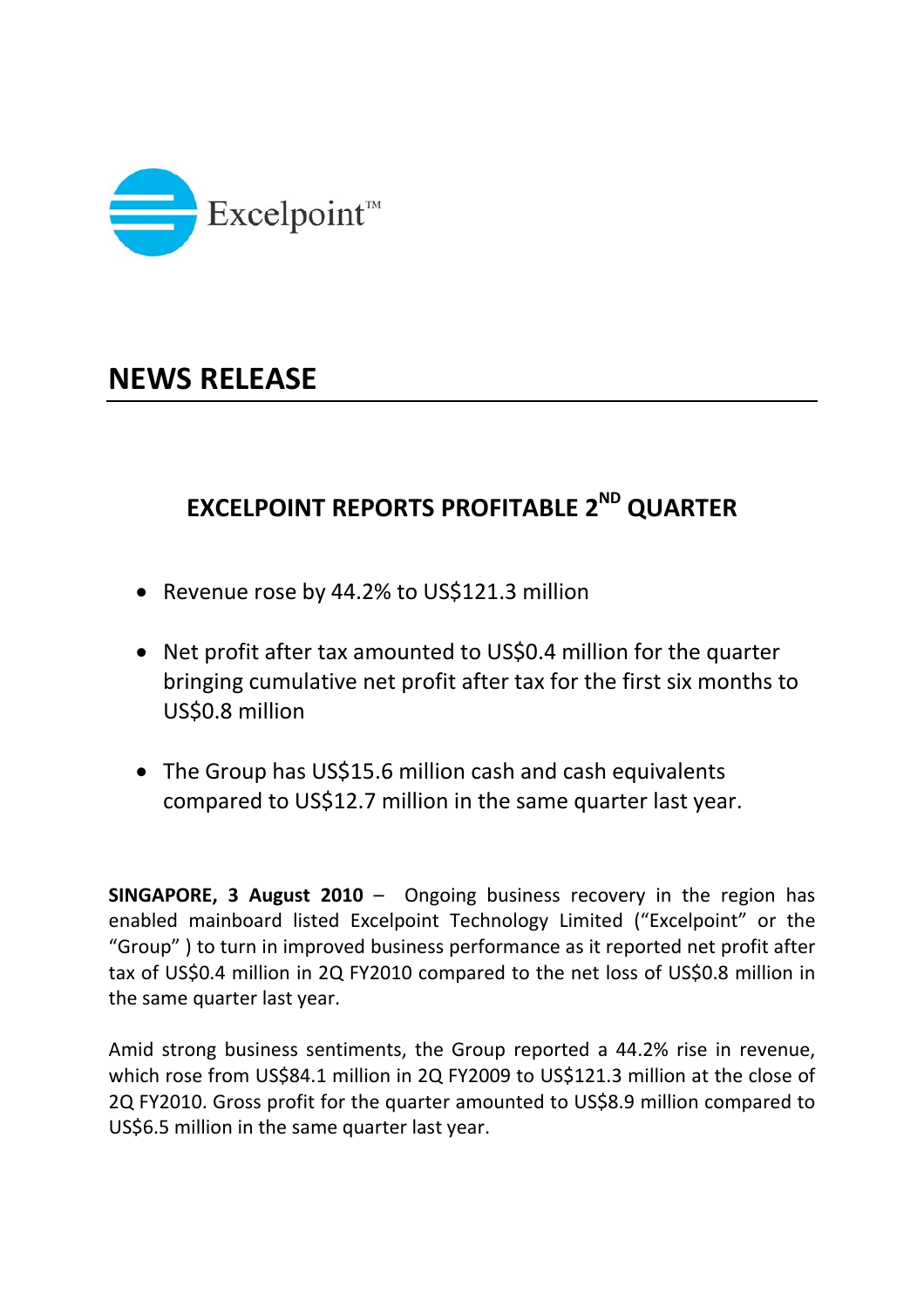Higher business activities gave rise to higher operating expenses, which rose from US\$7.1 million in 2Q FY2009 to US\$8.2 million this quarter.

Net assets value increased from US\$41.3 million as at 31 December 2009 to US\$42.4 million as at 30 June 2010 due to increases in trade debtors', trade creditors' and inventory balances. During the period under review, cash and short term deposits were lower by US\$4.0 million due to the deployment of cash to fund the Group's working capital requirements. At the close of the period, the Group has approximately US\$15.6 million in cash and short term deposits compared to the balance of US\$12.7 million in the same quarter last year.

Commenting on Excelpoint's performance this quarter, Mr. Albert Phuay – Chairman and Group CEO said: "The Group's performance this quarter is attributable to the strong market demand fueled by the arrival of new electronic gadgets and solutions. This trend will probably be sustained for the rest of this year especially in China where consumer purchasing power continues to rise."

For the next six months, while the market outlook for the electronic industry remains positive, the Group will continue to exercise caution in its business management. On the R&D front, the team has developed new product solutions for the electronic and healthcare industries. When launched they will pave the way for the Group to enter into new market segments.

## *About Excelpoint Technology Ltd (Registration No. 200103280C)*

*Established in 1987, Excelpoint Technology Ltd is a total solutions provider of quality electronics components, engineering designs and supply chain services to original equipment manufacturers ("OEM"), original design manufacturers ("ODM") and electronics manufacturing services providers ("EMS") in the electronics industry.*

*Excelpoint has been working closely with its principals and customers to identify new trends and technologies, and to create and test new technical features that will complement their customers' products. The Group has three research and development ("R&D") centres supported by a team of dedicated R&D professionals to create innovative solutions that will help customers go to market*